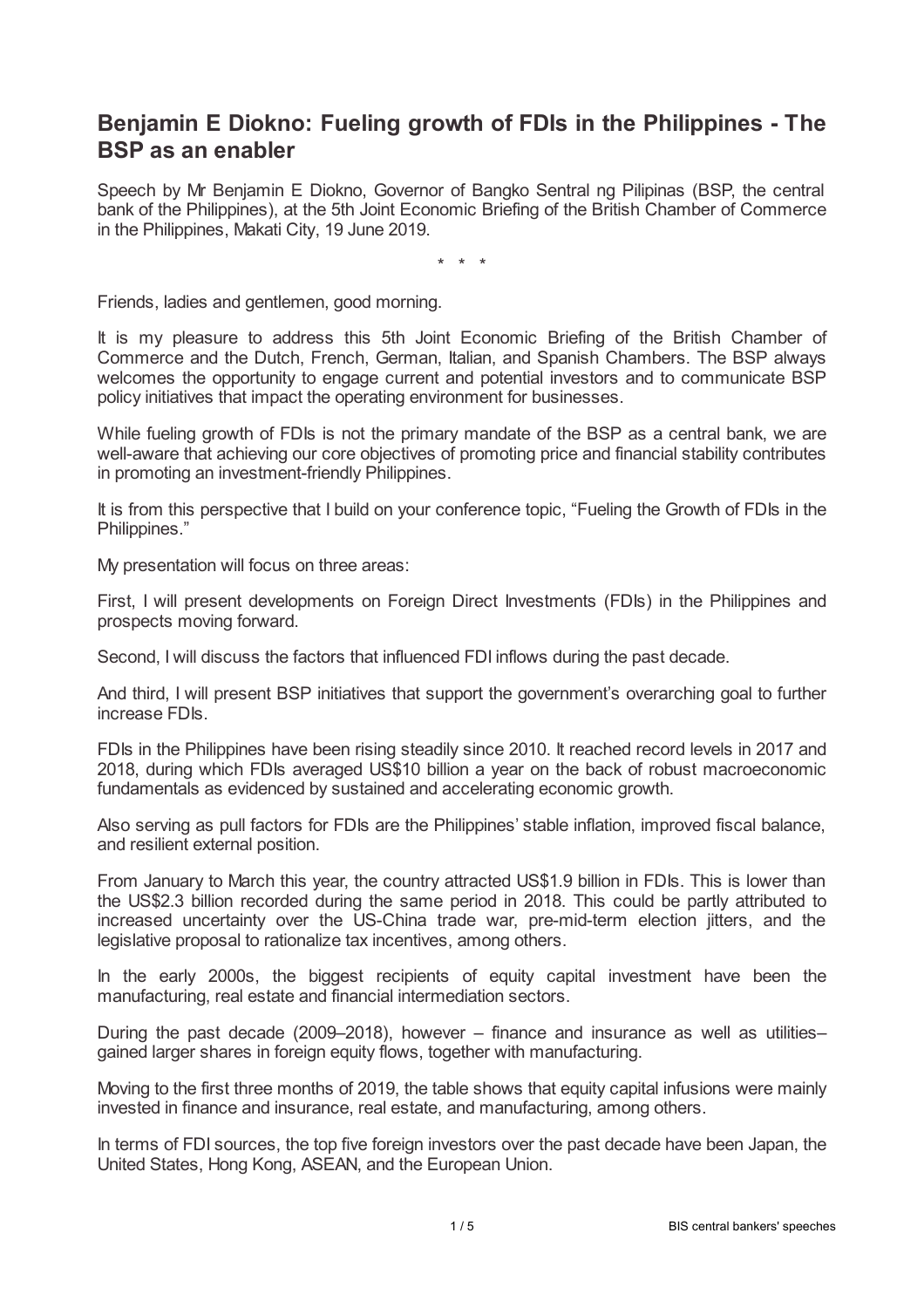What is notable in this table is the rising share of FDIs from our ASEAN partners—from just US\$19 million in 2009 to US\$990 in 2018.

While Philippine FDIs flows have substantially increased in recent years, they remain modest compared to our ASEAN peers.

This is seen in the size of FDIs relative to the size of the economy as shown in the chart at the left. The same observation applies when comparing FDIs against gross fixed capital formation, the chart on the right.

Please note, however, that in the chart at the right, the Philippines caught up with Vietnam and Malaysia in 2016.

This chart, meanwhile, shows that the average growth rate of FDIs in the Philippines from 2013– 2018 averaged 22.4 percent. This is higher than the growth in other Asian countries, specifically, Malaysia, India and Vietnam—but lower compared to Thailand and Indonesia.

In any case, prospects for FDIs in the Philippines continue to be positive as shown by recent data on investment approvals.

<span id="page-1-0"></span>In the first quarter of 2019, foreign investments approved by seven investment promotion agencies  $(\text{IPAs})^{\frac{1}{2}}$  $(\text{IPAs})^{\frac{1}{2}}$  $(\text{IPAs})^{\frac{1}{2}}$  amounted to PhP46.0 billion. This is more than three times higher than the PhP14.2 billion approved in the same period in 2018.

<span id="page-1-1"></span>The biggest commitment was from the Netherlands, whose PhP10.1 billion investment pledge accounted for 22.0 percent of total commitments. [2](#page-4-1)

<span id="page-1-2"></span>Manufacturing, on the other hand, received the largest share among industries with 76.1 percent of the total pledges, amounting to PhP[3](#page-4-2)5.0 billion.<sup>3</sup>

Please allow me to highlight that the recent credit rating upgrade of the Philippines by S&P to BBB+ is expected to further enhance investor perception of the Philippines.

Moving forward, determining the factors that fuelled FDI growth needs an examination of trends that shaped Philippine FDIs.

While progress has been made in removing trade barriers and improving logistics, foreign ownership restrictions have been cited as an obstacle in attracting stronger investment inflows.

A World Bank report cited the following factors as constraining investment entry into the Philippines. These include: [4](#page-4-3)

- <span id="page-1-3"></span>• Infrastructure challenges;
- Inadequate investor protection;
- Laborious procedures required to open and close a business;
- Poor access to credit among small and medium-sized enterprises (SMEs).

The government is well aware of these and have pursued structural reforms over the years to address these bottlenecks. Among these are the passage of the Ease of Doing Business and Efficient Government Service Delivery Act of 2018 (R.A. No. 11032) which aims to facilitate prompt action or resolution of government transactions with efficiency.

Aside from recent reform initiatives — the country's robust economic fundamentals, "Build Build Build" program, and credit rating upgrades are expected to continue supporting positive investor sentiment for the Philippines. This is in addition to the presence of a young, highly-educated, and English-speaking workforce in the country.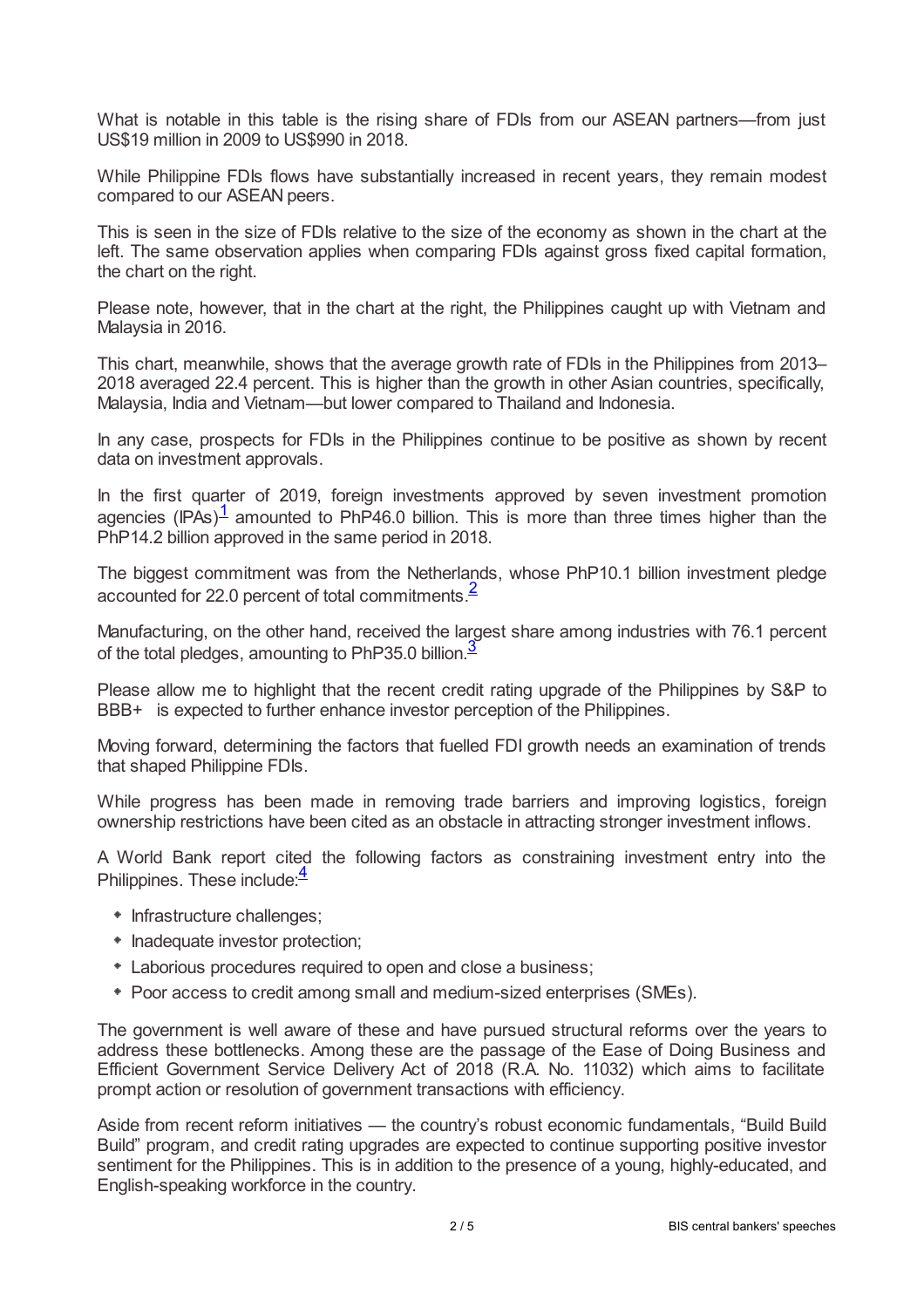In view of these factors, what then is the BSP's contribution in promoting FDI growth?

**The BSP's primarycontribution to fueling FDI growth lies in the effective discharge of its mandates and policy thrusts.** Fostering price stability, sound external payments position, financial stability, and an efficient payments system will minimize systemic risks as well as provide resilience to shocks to the economy.

This will help support an enabling environment that is conducive to accelerating economic growth and, in turn, investment opportunities.

Let me expound…

# **First, the BSP promotes a favorable investment environment by ensuring that inflation continues to be stable and that inflation expectations remain well-anchored.**

Headline inflation increased to 3.2 percent year-on-year in May 2019 from 3.0 percent in the previous month. The resulting year-to-date average of 3.6 percent remains within the Government's inflation target range of 3.0 percent  $\pm$  1.0 percentage point for the year.

Looking ahead, we expect inflation to remain on a target-consistent path for 2019 and 2020. The latest baseline forecasts (as of 9 May 2019 MB policy meeting) indicate that inflation is projected to average at 2.9 percent for 2019 while inflation forecast for 2020 is slightly higher at 3.1 percent due largely to the rebound in crude oil prices.

Meanwhile, risks to the inflation outlook remain broadly balanced for 2019 amid risks of a prolonged El Niño episode and higher-than-expected increases in global oil prices. For 2020, the risks continue to lean toward the downside as weaker global economic activity could temper commodity price pressures.

Maintaining a stable inflation environment, as you know, is very important to avoid increases in operating costs (e.g., wages, utilities, locally-sourced production inputs) and maintaining the competitiveness of your operations in the Philippines.

Given these favorable inflation assessments, the Monetary Board (MB), during its last monetary policy meeting, decided to reduce its policy rate by 25 basis points (bps) to 4.50 percent, effective May 10, 2019. The MB's decision is based on its assessment that the inflation outlook continues to be manageable, with easing price pressures owing to the decline in food prices amid improved supply conditions.

In addition, the BSP also recently pre-announced the schedule of reserve requirement reduction for universal commercial banks: 100 bps by May 31 and 50-bps each on June 28 and July 26, 2019. In reducing the reserve requirement ratios, the MB recognized the continued downtrend in domestic inflation with headline inflation averaging at 3.6 percent in the first four months of 2019, which is within the target band of 3.0 percent  $\pm$  1.0 percentage point. The BSP was also guided by the benign inflation forecasts of 2.9 percent for 2019 and 3.1 percent for 2020. Inflation expectations have likewise shown increasing convergence with the BSP's inflation target. This is part of the BSP's ongoing initiative to enhance the effectiveness of monetary policy and deepen domestic money market.

# **Second, further enhancing BSP's monetary policy transmission is one way of promoting more efficient financial intermediation conducive for investments.**

The interest rate corridor system (IRC) of the BSP has put in place incentives for active interbank trading and financial market development by reducing short-term interest rate volatility and aiding systemic liquidity management.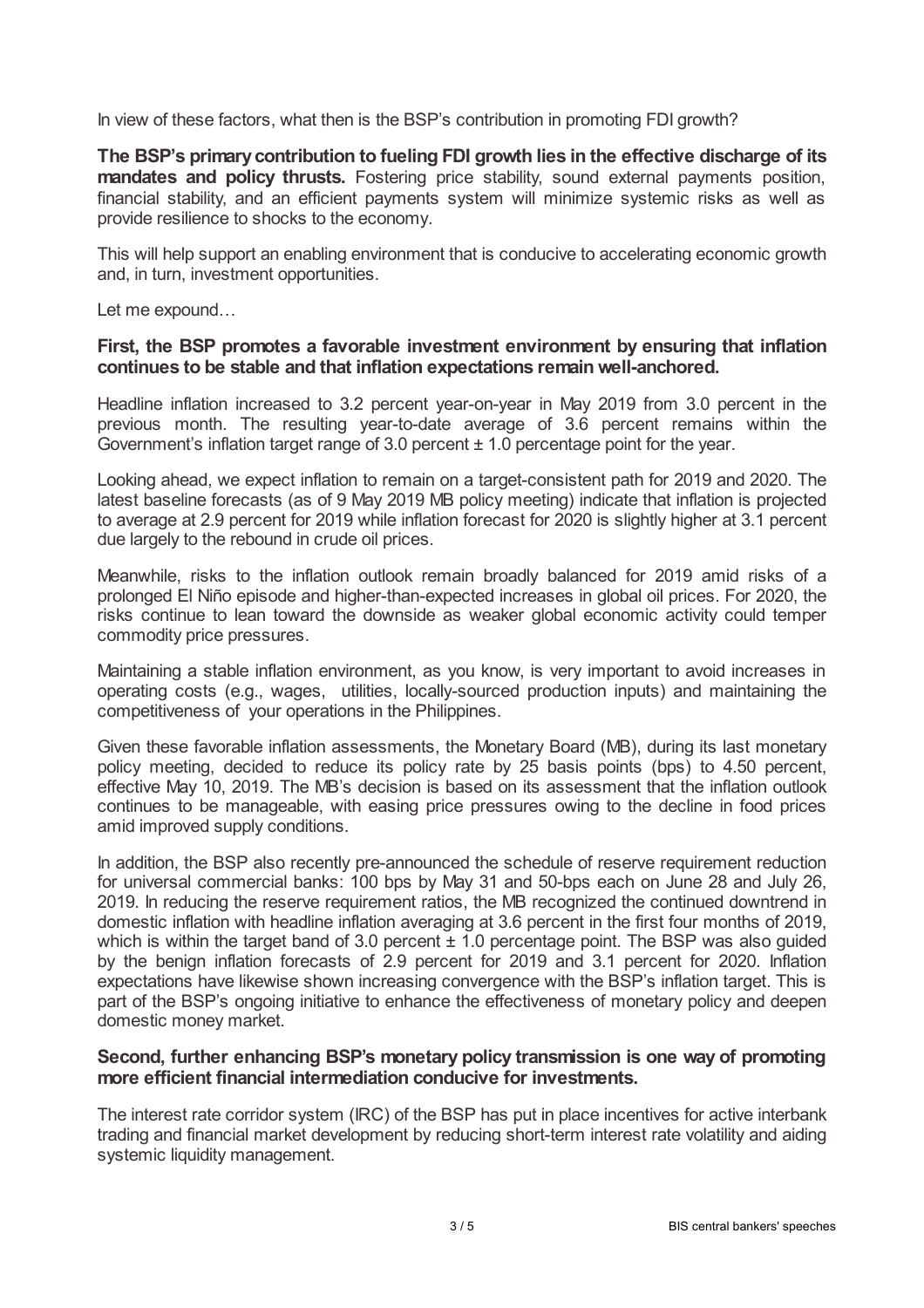The IRC also helps in developing benchmark short-term market interest rates (for bank loan and deposit pricing). Encouraging market development through market-based monetary operations unlocks investment capital as it ensures market efficiency.

# **Third, the BSP's continuing pursuit of foreign exchange reforms is aimed at supporting investments.**

The BSP is committed to continue implementing various FX liberalization reforms to make the country friendlier to investors and attract bigger and better FDIs both in value and quality.

To date, there have been ten waves of FX reforms implemented since 2007. The most recent set of reforms took into consideration the country's strong macroeconomic fundamentals as well as the increasing needs of a growing economy.

**The country's external payments position remains resilient and sustainable as it enjoys support from different fronts.** These include remittances from overseas Filipinos (OFs), revenues from the IT-BPO industry, receipts from the robust tourism sector, and sustained inflows of foreign direct investments.

For 2019, the BSP sees a BOP surplus of \$3.7 billion equivalent to 1 percent of GDP.

The current account deficit, on the other hand, has been revised upward to USD 10 billion, equivalent to 2.8 percent of GDP. We continue to see this as financeable given support from structural inflows.

The country's Gross International Reserves (GIR) now stands at around US\$85 billion as of end-May 2019. This is roughly equivalent to 7.5 months' worth of imports of goods and payments of services and primary income.

In addition, the passage of R.A. No. 11256 or the Gold Law would allow the BSP to increase its purchases of domestic gold to further build up the level of the Philippines' GIR, which serves as the country's primary buffer against external economic shocks. The law exempts from excise and income tax the sale to the BSP of gold sourced from small-scale mining activities.

# **Fourth, the BSP's implementation of capital market reforms facilitates easier funding access.**

The BSP is a long-standing advocate of reforms to further deepen the country's capital market. Capital market development helps finance infrastructure projects and limits concentration risks in the banking system, thereby facilitating investment in long-term government bonds, lowering borrowing costs, and improving monetary policy transmission. At the same time, this allows the private sector to tap into a broader market or avail themselves of alternative financing opportunities for infrastructure projects.

The BSP continues to enhance the regulatory environment (e.g., refinement of benchmarks and trading rules) by allowing banks to offer instruments that help hedge risks and provide ways of portfolio diversification.

On the other hand, the liberalization of the banking system, which allowed the entry of new foreign banks into the country, enhances the quality of competition in the banking system, expands the array of financial products and services at competitive rates, encourages more foreign direct investments (FDI), and opens alternative financing opportunities to fund infrastructure projects.

# **Before I end my presentation today, I would like to highlight key structural reforms that will help the BSP to more effectivelyperformits mandates.**